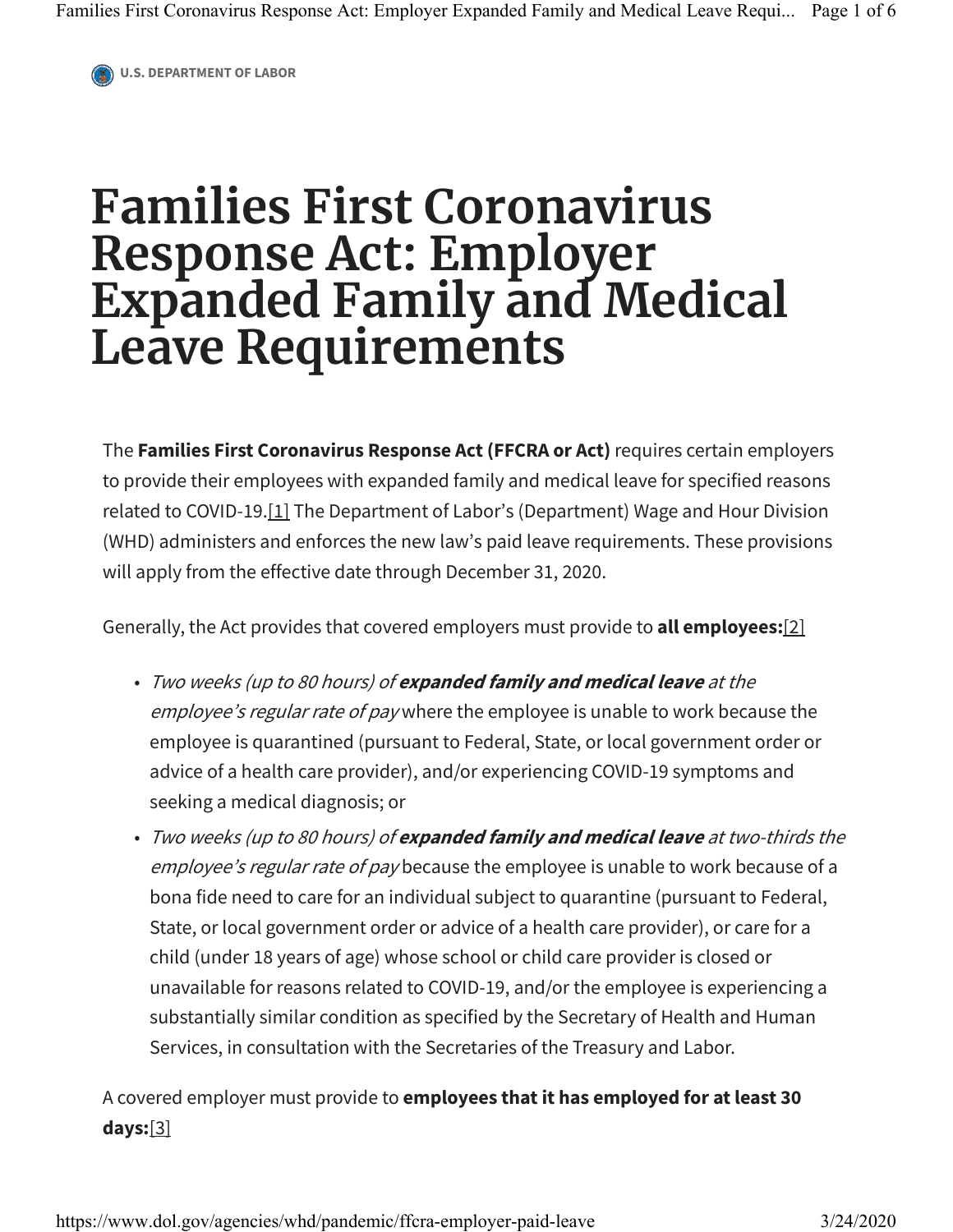• Up to an additional 10 weeks of **expanded family and medical leave** at two-thirds the employee's regular rate of pay where an employee is unable to work due to a bona fide need for leave to care for a child whose school or child care provider is closed or unavailable for reasons related to COVID-19.

**Covered Employers:** The expanded family and medical leave provisions of the FFCRA apply to certain public employers, and private employers with fewer than 500 employees. [4] Most employees of the federal government are covered by Title II of the Family and Medical Leave Act, which was not amended by this Act, and are therefore not covered by the expanded family and medical leave provisions of the FFCRA. However, federal employees covered by Title II of the Family and Medical Leave Act are covered by the paid sick leave provision.

Small businesses with fewer than 50 employees may qualify for exemption from the requirement to provide leave due to school closings or child care unavailability if the leave requirements would jeopardize the viability of the business as a going concern.

## **Qualifying Reasons for Leave:**

Under the FFCRA, an employee qualifies for expanded family and medical leave if the employee is unable to work (**or unable to telework**) due to a need for leave because the employee:

- 1. is subject to a Federal, State, or local quarantine or isolation order related to COVID-19;
- 2. has been advised by a health care provider to self-quarantine related to COVID-19;
- 3. is experiencing COVID-19 symptoms and is seeking a medical diagnosis;
- 4. is caring for an individual subject to an order described in (1) or self-quarantine as described in (2);
- 5. is caring for a child whose school or place of care is closed (or child care provider is unavailable) for reasons related to COVID-19; or
- 6. is experiencing any other substantially-similar condition specified by the Secretary of Health and Human Services, in consultation with the Secretaries of Labor and Treasury.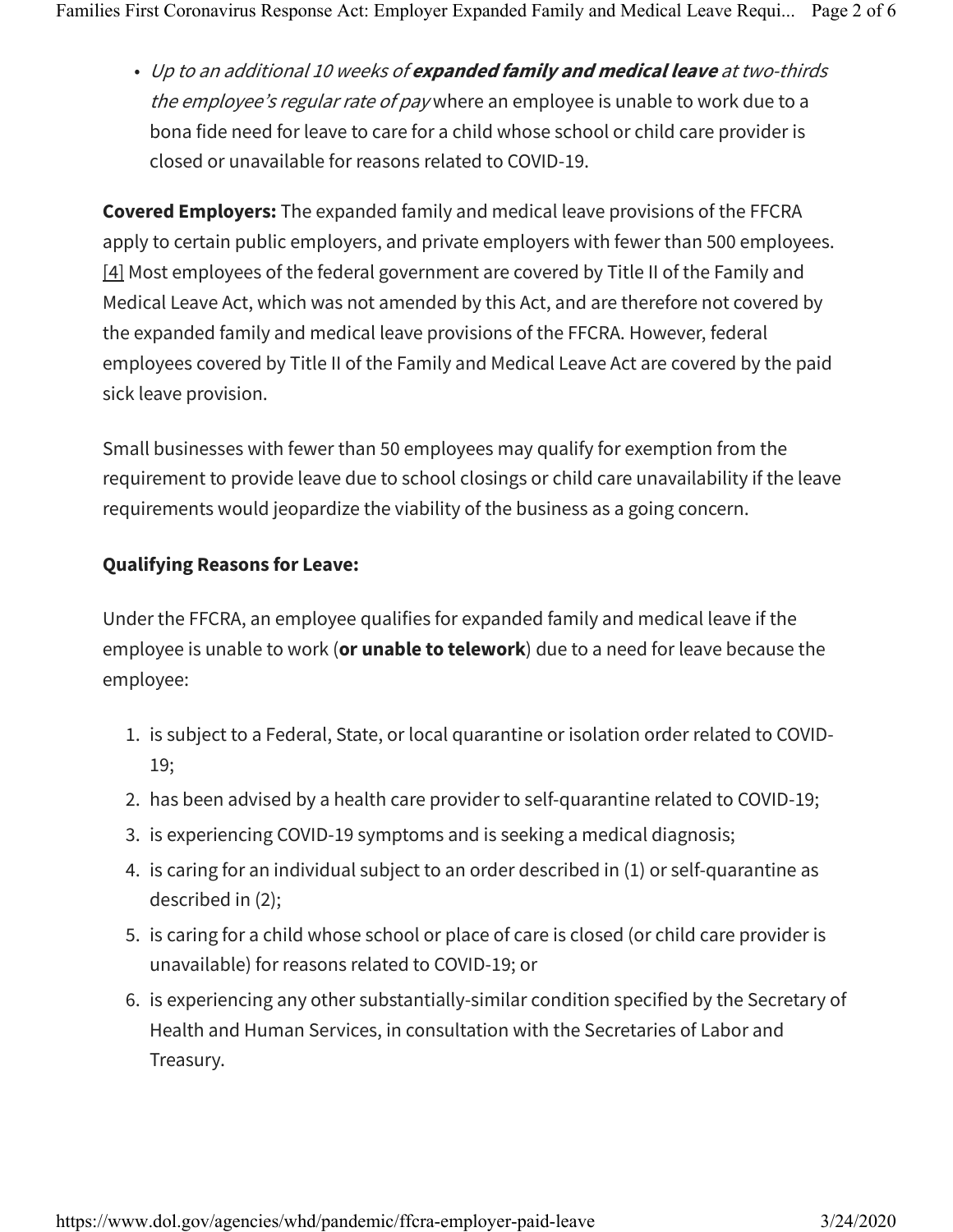Under the FFCRA, an employee qualifies for expanded family and medical leave if the employee is caring for a child whose school or place of care is closed (or child care provider is unavailable) for reasons related to COVID-19.

## **Duration of Leave:**

**For reasons (1)-(4) and (6):** A full-time employee is eligible for up to 80 hours of leave, and a part-time employee is eligible for the number of hours of leave that the employee works on average over a two-week period.

**For reason (5):** A full-time employee is eligible for up to 12 weeks of leave at 40 hours a week, and a part-time employee is eligible for leave for the number of hours that the employee is normally scheduled to work over that period.

## **Calculation of Pay:**[5]

**For leave reasons (1), (2), or (3):** employees taking leave shall be paid at either their regular rate or the applicable minimum wage, whichever is higher, up to \$511 per day and \$5,110 in the aggregate (over a 2-week period).

**For leave reasons (4) or (6):** employees taking leave shall be paid at 2/3 their regular rate or 2/3 the applicable minimum wage, whichever is higher, up to \$200 per day and \$2,000 in the aggregate (over a 2-week period).

**For leave reason (5):** employees taking leave shall be paid at 2/3 their regular rate or 2/3 the applicable minimum wage, whichever is higher, up to \$200 per day and \$12,000 in the aggregate (over a 12-week period—two weeks of paid sick leave followed by up to 10 weeks of paid expanded family and medical leave).[6]

**Tax Credits:** Covered employers qualify for dollar-for-dollar reimbursement through tax credits for all qualifying wages paid under the FFCRA. Qualifying wages are those paid to an employee who takes leave under the Act for a qualifying reason, up to the appropriate per diem and aggregate payment caps. Applicable tax credits also extend to amounts paid or incurred to maintain health insurance coverage. For more information, please see the Department of the Treasury's website.

**Employer Notice:** Each covered employer must post in a conspicuous place on its premises a notice of FFCRA requirements.[7]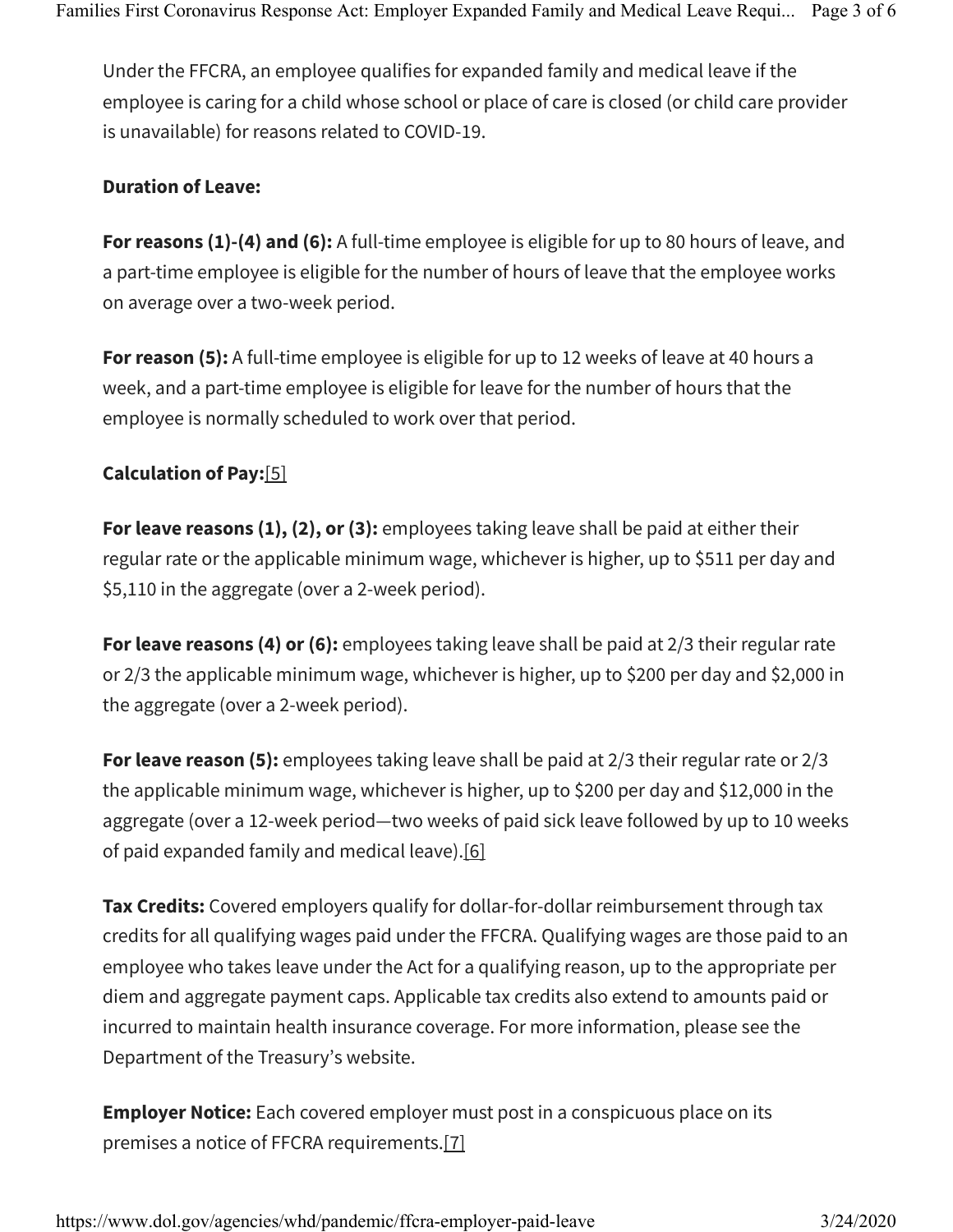**Prohibitions:** Employers may not discharge, discipline, or otherwise discriminate against any employee who takes expanded family and medical leave under the FFCRA and files a complaint or institutes a proceeding under or related to the FFCRA.

**Penalties and Enforcement:** Employers in violation of the first two weeks' expanded family and medical leave or unlawful termination provisions of the FFCRA will be subject to the penalties and enforcement described in Sections 16 and 17 of the Fair Labor Standards Act. 29 U.S.C. 216; 217. Employers in violation of the provisions providing for up to an additional 10 weeks of expanded family and medical leave to care for a child whose school or place of care is closed (or child care provider is unavailable) are subject to the enforcement provisions of the Family and Medical Leave Act. The Department will observe a temporary period of non-enforcement for the first 30 days after the Act takes effect, so long as the employer has acted reasonably and in good faith to comply with the Act. For purposes of this non-enforcement position, "good faith" exists when violations are remedied and the employee is made whole as soon as practicable by the employer, the violations were not willful, and the Department receives a written commitment from the employer to comply with the Act in the future.

 $[1]$  Wage and Hour Division does not administer this aspect of the law, but notes that every dollar of expanded family and medical leave (plus the cost of the employer's health insurance premiums during leave) will be **100%** covered by a dollar-for-dollar refundable tax credit available to the employer. For more information, please see the Department of the Treasury's website.

[2] Employers of Health Care Providers or Emergency Responders may elect to exclude such employees from eligibility for the leave provided under the Act.

[3] Employers of Health Care Providers or Emergency Responders may elect to exclude such employees from eligibility for the leave provided under the Act.

 $[4]$  Certain provisions may not apply to certain employers with fewer than 50 employees. See Department FFCRA regulations (expected April 2020).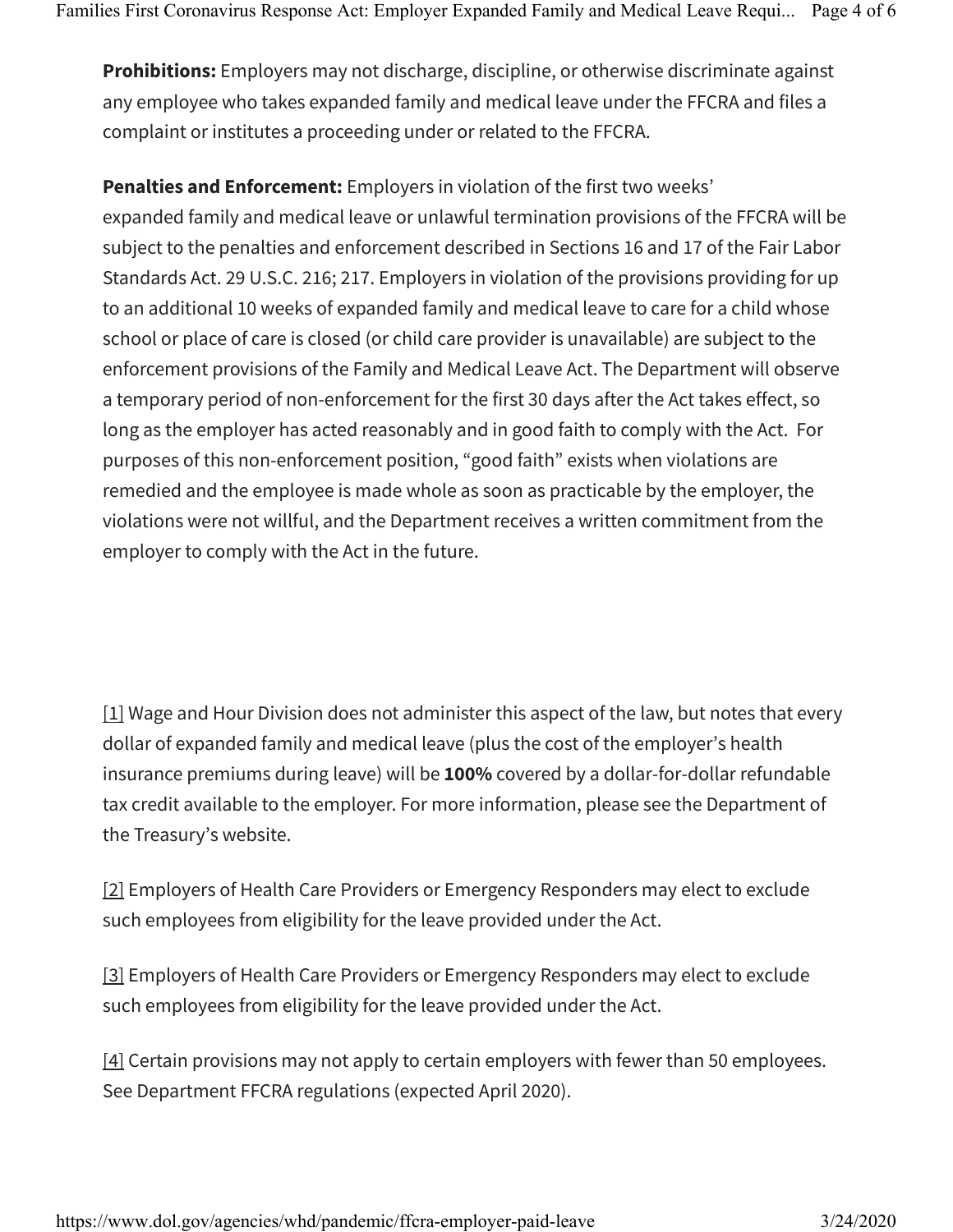[5] Expanded family and medical leave provided under this Act does not carry over from one year to the next. Employees are not entitled to reimbursement for unused leave upon termination, resignation, retirement, or other separation from employment.

[6] An employee may elect to substitute any accrued vacation leave, personal leave, or medical or sick leave for the first two weeks of partial expanded family and medical leave under this section.

[7] The Department will issue a model notice no later than March 25, 2020.

| <b>Topics</b>                    | <b>For Workers</b>      | <b>For Employers</b>                              | <b>Resources</b>                | <b>Interpretive Guidance</b> |                    |
|----------------------------------|-------------------------|---------------------------------------------------|---------------------------------|------------------------------|--------------------|
| <b>State Laws</b><br><b>News</b> |                         |                                                   |                                 |                              |                    |
|                                  | <b>Wage and Hour</b>    |                                                   |                                 |                              |                    |
|                                  | <b>Division</b>         |                                                   |                                 |                              |                    |
|                                  | An agency within the    |                                                   |                                 |                              |                    |
|                                  | U.S. Department of      |                                                   |                                 |                              |                    |
|                                  | Labor                   |                                                   |                                 |                              |                    |
|                                  | 200 Constitution Ave NW |                                                   |                                 |                              |                    |
|                                  | Washington, DC 20210    |                                                   |                                 |                              |                    |
|                                  | 1-866-4-US-WAGE         |                                                   |                                 |                              |                    |
| 1-866-487-9243                   |                         |                                                   |                                 |                              |                    |
| www.dol.gov                      |                         |                                                   |                                 |                              |                    |
| <b>FEDERAL GOVERNMENT</b>        |                         |                                                   | $E$ LABOR DEPARTMENT            |                              | <b>EWHD PORTAL</b> |
| <b>White House</b>               |                         | About DOL                                         |                                 | YouthRules!                  |                    |
| <b>Coronavirus Resources</b>     |                         | <b>Guidance Search</b>                            |                                 | Wage Determi                 |                    |
|                                  |                         | Severe Storm and Flood Recovery AssistanceEspañol |                                 |                              |                    |
| Disaster Recovery Assistance     |                         |                                                   | Office of Inspector General     |                              |                    |
| DisasterAssistance.gov           |                         |                                                   | Subscribe to the DOL Newsletter |                              |                    |
| <b>I</b> IC $A = -1$             |                         |                                                   | <b>Deadah a NAI Macceleures</b> |                              |                    |
|                                  |                         |                                                   |                                 |                              |                    |

https://www.dol.gov/agencies/whd/pandemic/ffcra-employer-paid-leave 3/24/2020

Scroll to Top  $\odot$